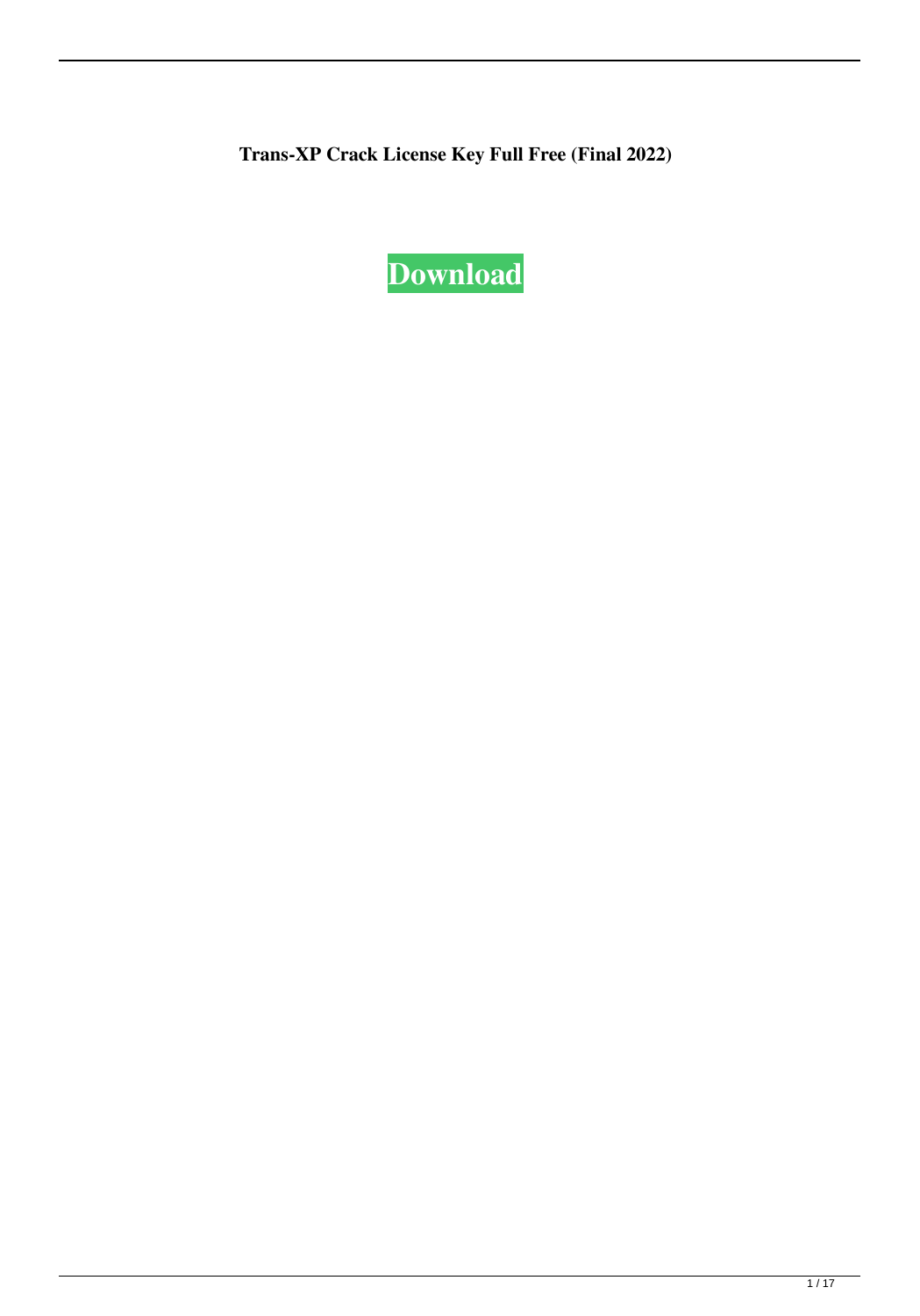- Over 600+ preset actions available - Drag and drop each titlebar - Import/export custom actions - Save/Load actions from/to file - Create presets/actions/windows - Copy/Paste actions - Configure custom shortcut keys - Change background color - Create a new window with Trans-XP - Load and edit library actions - Enable auto-run - Use Trans-XP as browser - Simple and easy to use - Transparent windows will look like they are behind another window - All action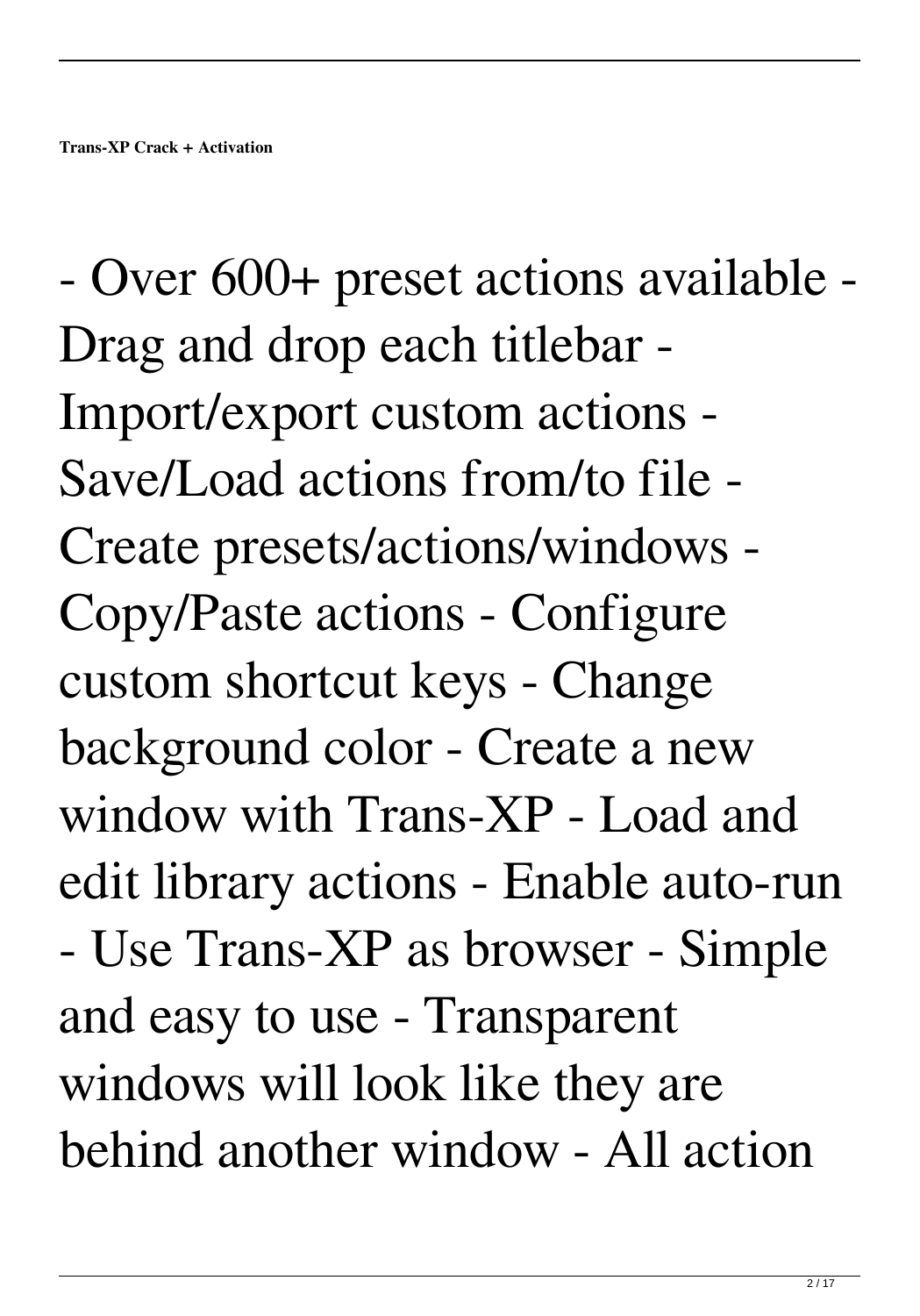buttons will be added to the control bar - Create windows using a wizard - Create a main window - Set title of main window - Change color of main window - Create user shortcuts for main window - Create a desktop icon for main window - Export window preset as.pst - Create a whole set of actions from existing windows - Export windows presets to.pst - Define windows as favorites (can be deleted by user) - Drag and drop favorites from explorer to Trans-XP - Clear favorites (can be deleted by user) - Sort windows by size, kind, window title, name, border, location,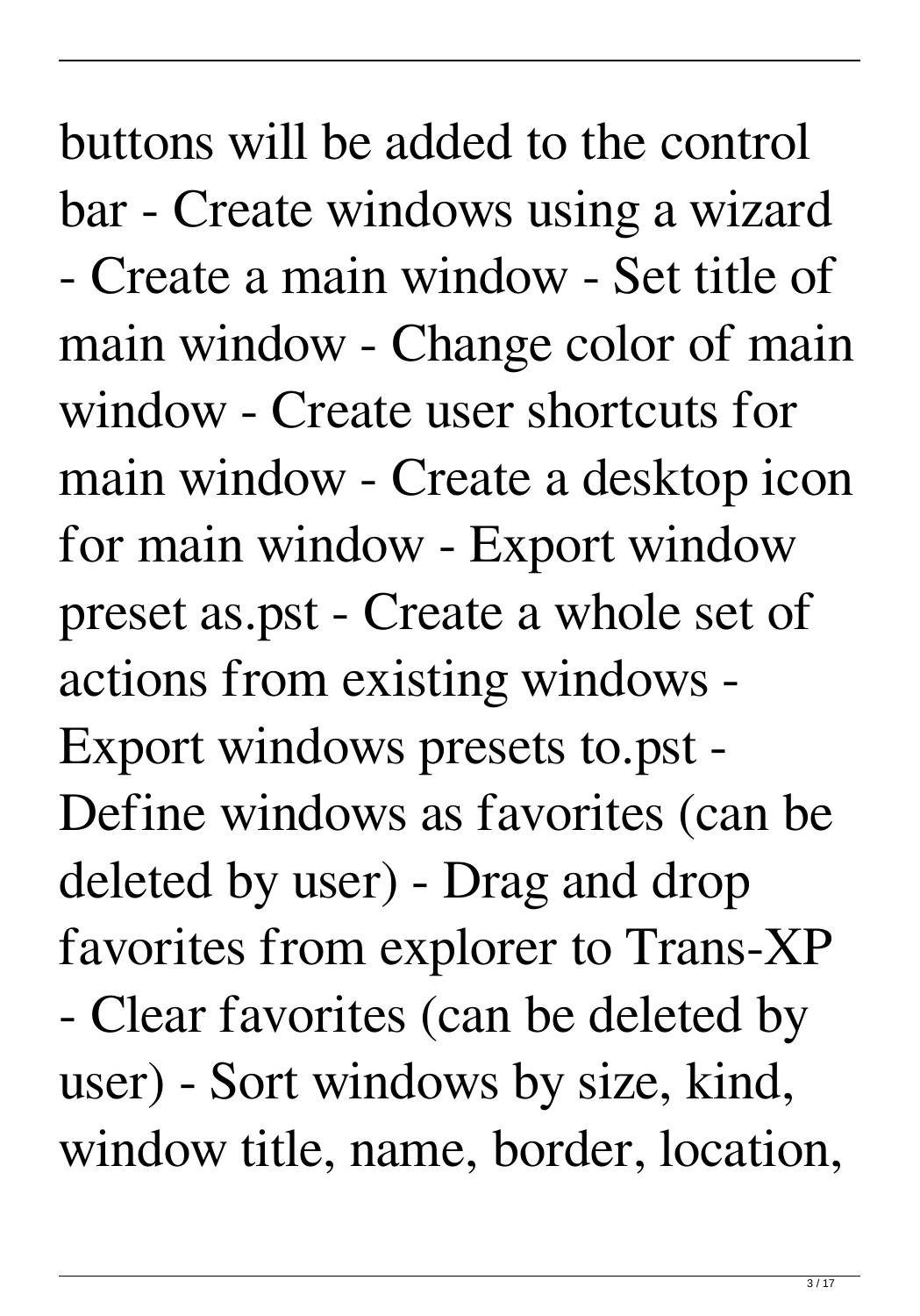action... - Import favorites from.pst - Sort windows by: Name, size, kind, window title, action... - Sort Windows by Size or Kind - Adjust transparency of windows (as many as desired) - Choose and create background image for main window - Choose and create wallpaper for main window - Add an action to a titlebar - Add a location to a titlebar - Add a border to a titlebar - Add custom action to a titlebar - Add action to other control - Set background color for main window - Set Background Image - Set wallpaper for main window - Set the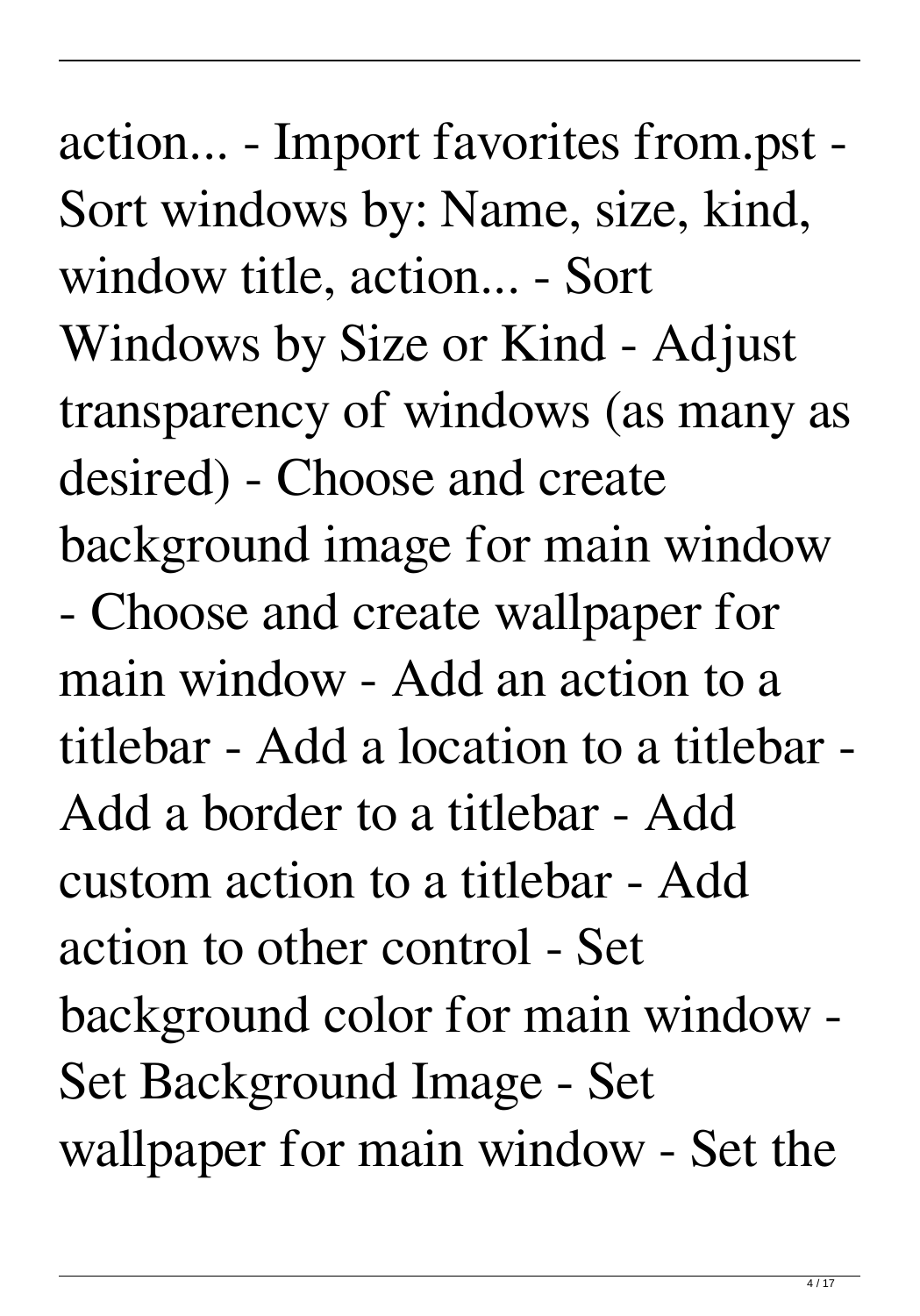color of a window - Change the size of a window - Add a border to a window - Make windows opaque or transparent - Quickly browse or search for any folder - Quickly browse or search for any file - Quickly launch any program - Quickly launch any website - Quickly launch any app - Quickly launch any other program - Quickly start the Windows Desktop - Quickly open Windows Explorer - Quickly open Windows File Explorer - Quickly open Windows Find - Quickly open Windows Font - Quickly open Windows Control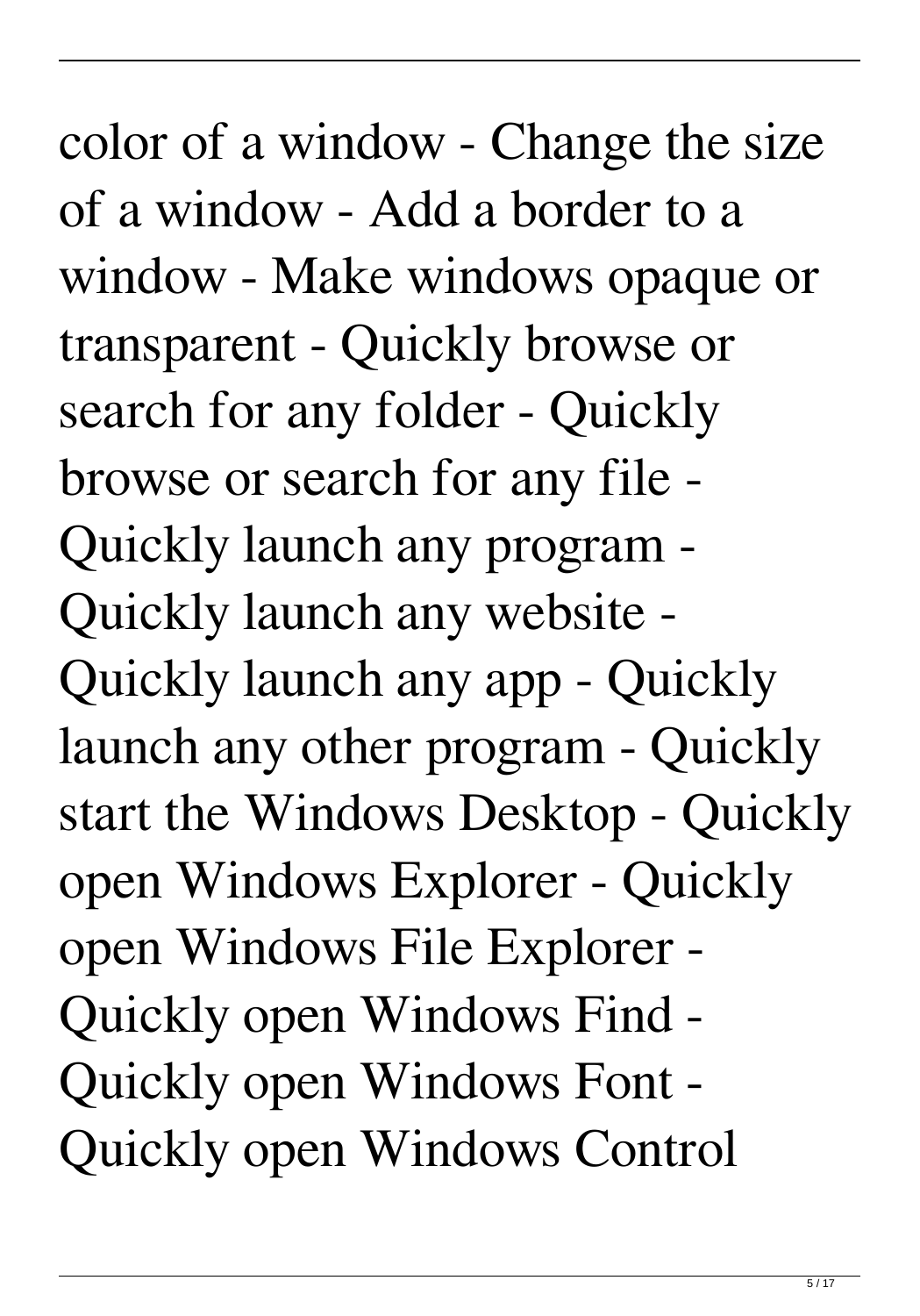## Panel - Quickly open Windows Prin

**Trans-XP For Windows**

KEYMACRO is a software utility designed to help users to create macros of keystrokes or mouse clicks. KeyMACRO can be launched through the Windows Start menu and even works under Windows XP systems. A MACRO on Windows can automate certain tasks, such as opening a web page on a specific page of a browser, typing a text on the screen or pressing a given key combination. A MACRO can also be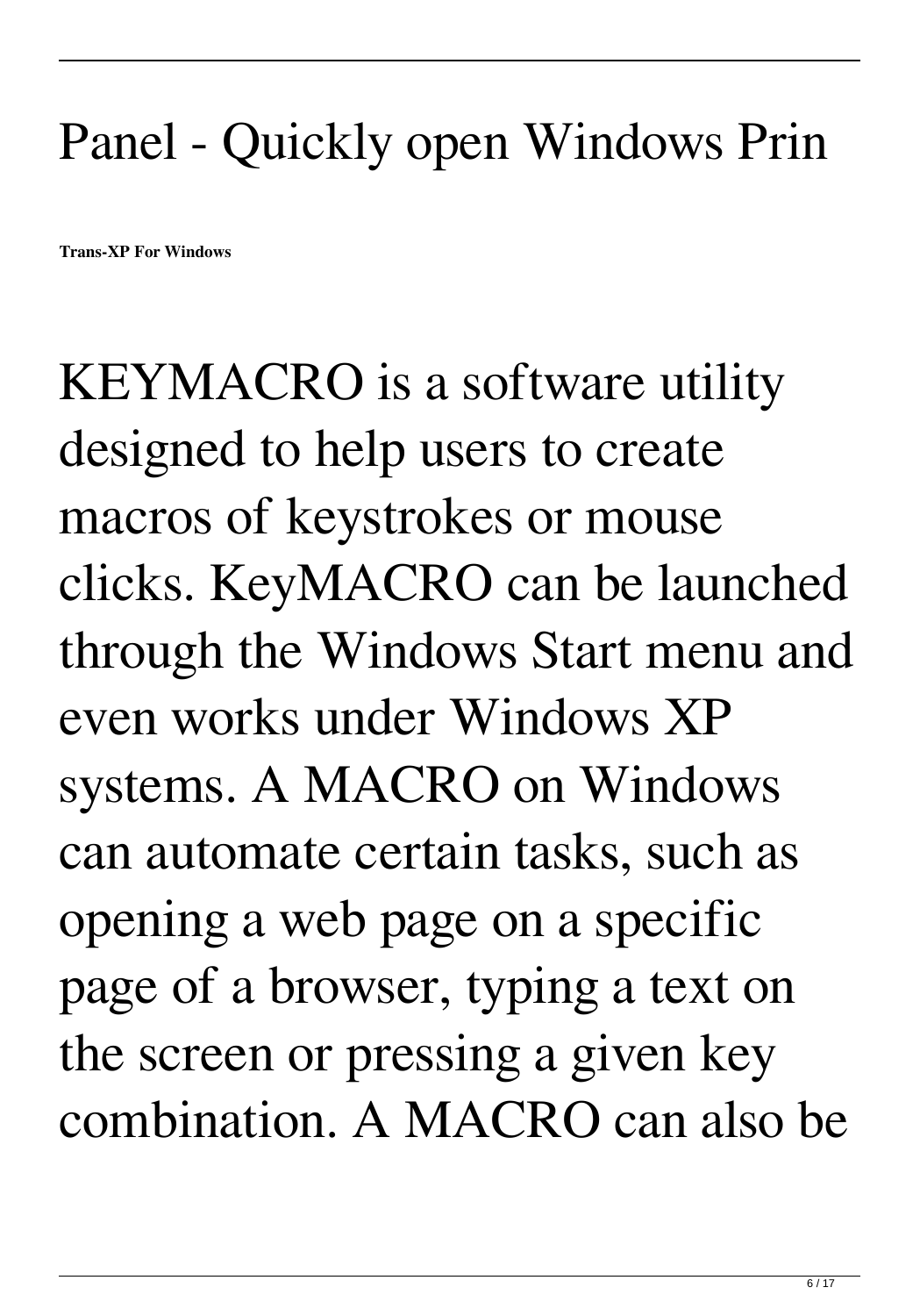composed of a series of keystrokes, so that you can repeat any sequence of keystrokes for fast action. This software is particularly useful for repetitive tasks or ones that are time consuming. How to run the application: You can access KeyMACRO through the Windows Start menu by simply searching for the app. Once launched, KeyMACRO will require some configuration. KeyMACRO has been designed to work well in modern operating systems, including Windows XP. It should be noted that KeyMACRO does not run in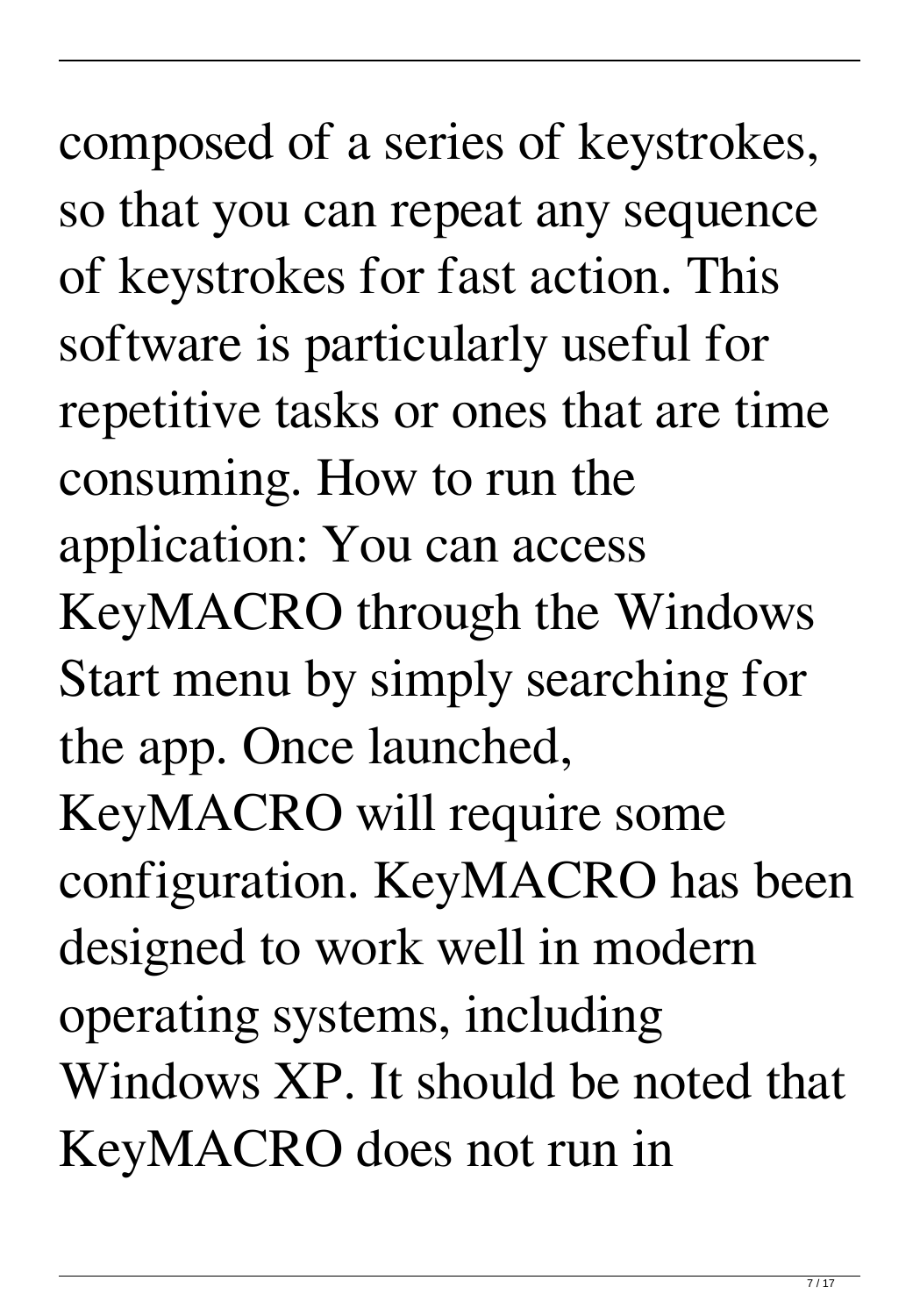Windows Vista and Windows 7. This application does not require the installation of any add-on or extension to the browser, so you don't need to configure a specific browser. When configured, KeyMACRO will allow you to launch a series of commands through keystrokes or mouse clicks. These commands will be as if you had typed them directly on the keyboard or performed a mouse click. That's all for now, but you can do much more with KeyMACRO, by configuring every single option available. Now that you know all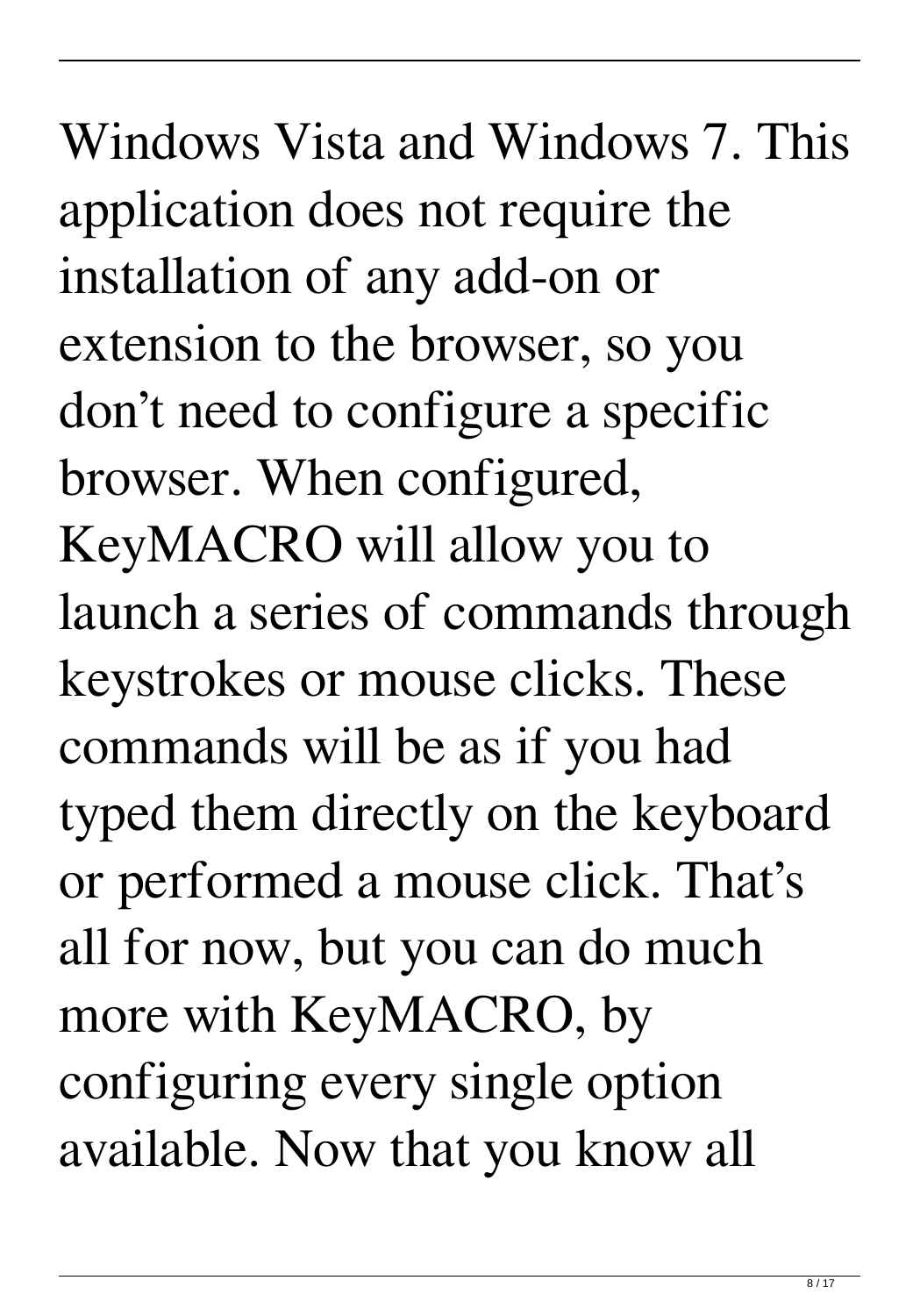about KeyMACRO, download it today from Softonic: Unity for Mobile (UfM) is an open-source mobile game development framework, providing games and tools for developing games for Android, iOS, Windows Phone, BlackBerry and other mobile platforms. Unity for WebGL (UfW) is an open-source HTML5 game engine for WebGL-powered Web browsers. It was released as beta version in February 2012. Unity for TV (UfT) is an open-source programming framework used to develop cross-platform live and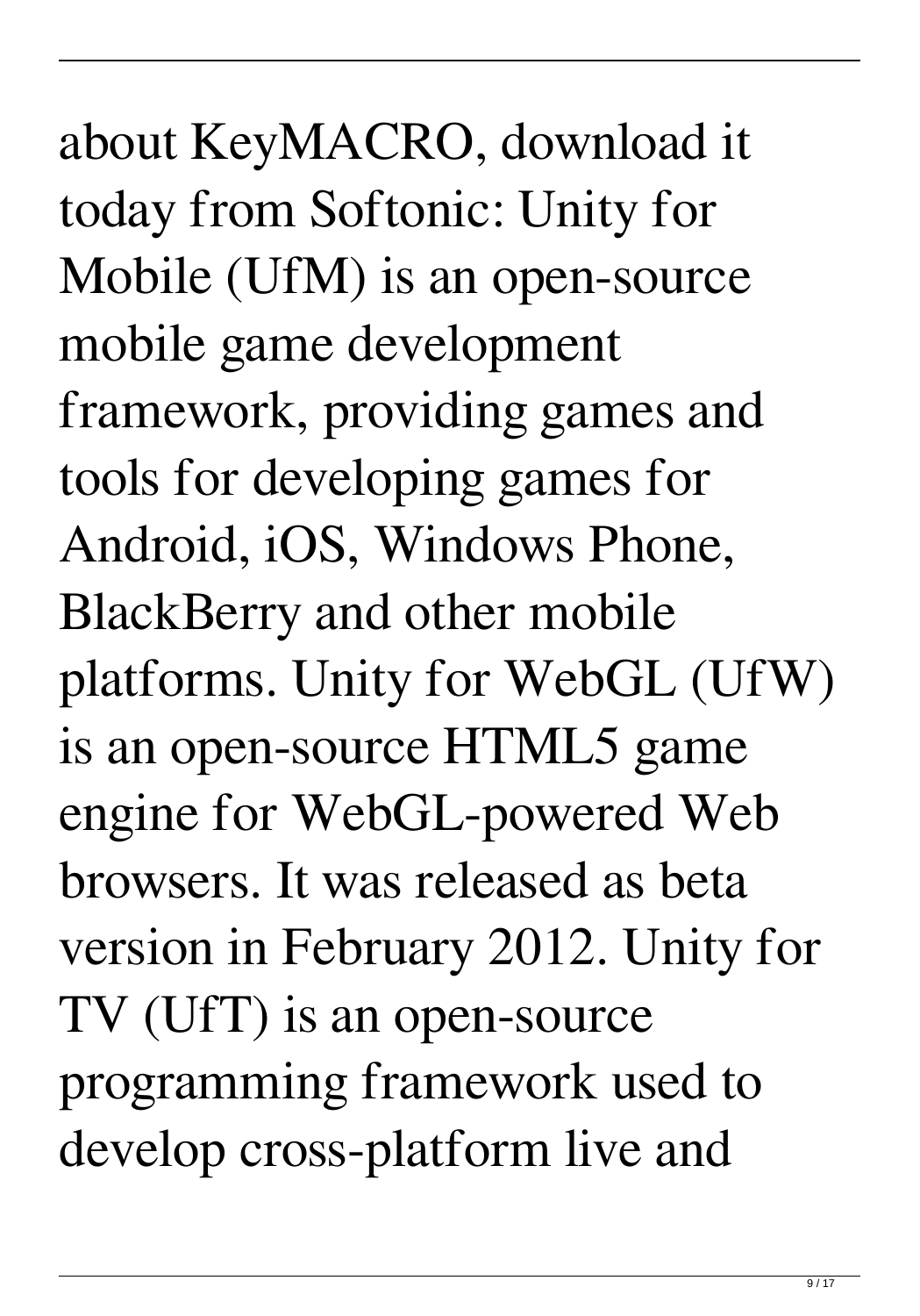interactive TV apps for mobile and computer screens. As an open-source project, these products support multiplatform development and are a community contribution. The source code of these applications is available for other developers to study and build on. Unity and UfM are distributed under the terms of the GNU General Public License version 2. Unity 81e310abbf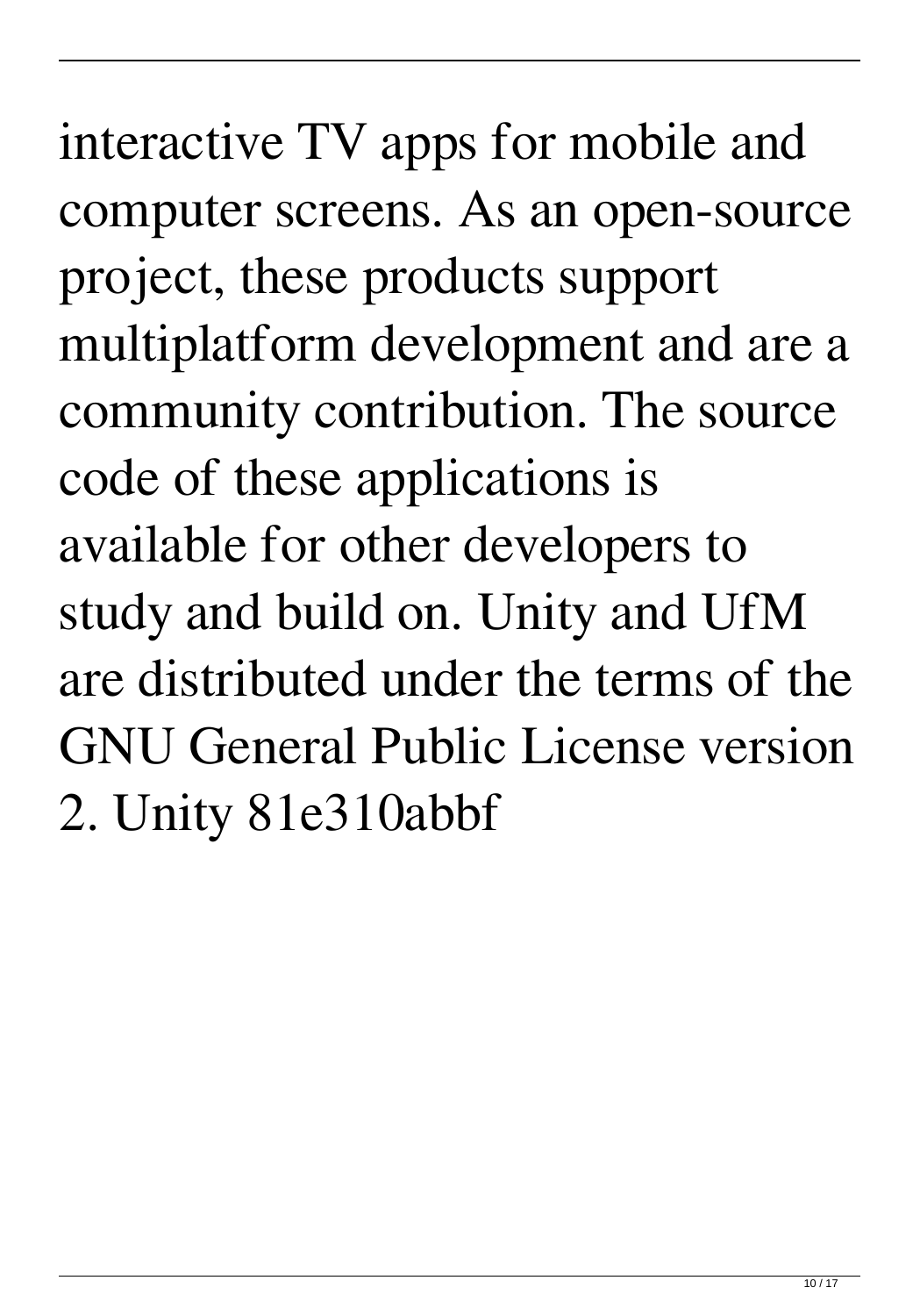Optimized for Windows XP. Work with any window appearing on your screen, including minimized windows. Several styles and colors to choose from. Three actions to choose from: make windows transparent or opaque. Two automatic startup options, so you don't even need to remember to launch the application. Configurable options. You can see more information on this topic here Powersave Description: Minimizes your computer use time and save your battery. Powersave program is a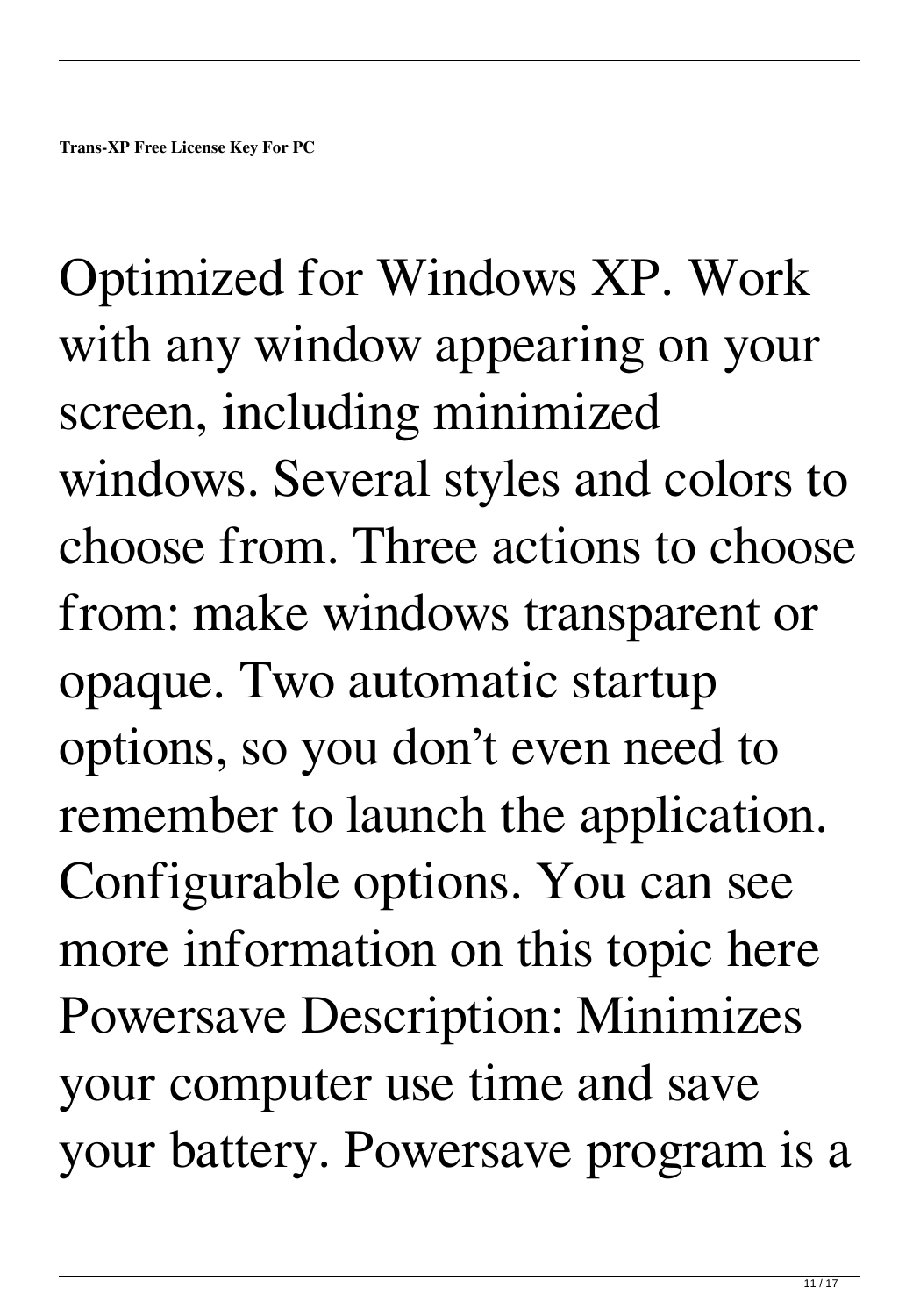small and very easy to use utility that can help you reduce the amount of battery consumed when your computer is not in use. On Windows 7, users are often tempted to unplug their laptop from their power source, to save some battery. While this option is great, the truth is that, depending on your computer and application running, this can lead to a significant drop in your battery life. Why is this so? Well, when your computer is off, none of its programs are running, which implies a decrease in system load. But, the biggest issue is that all of your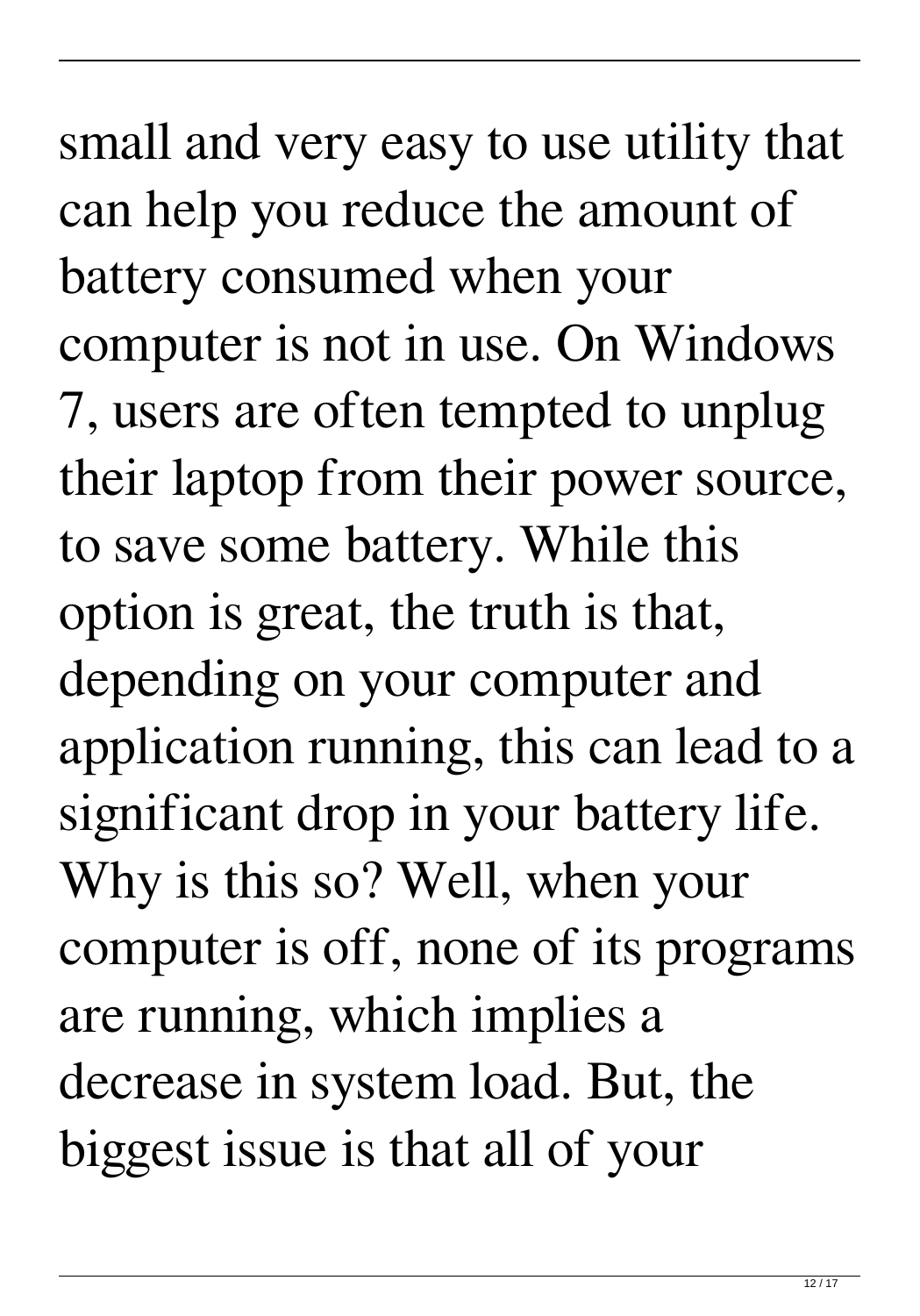programs are running in the background. Powersave does not disable your programs, instead, it simply makes them run when your computer is off. It only takes a few minutes to install, and then you will never have to think about turning off your computer when it's not in use. Powersave offers three modes, as follows: 1. Off – In this mode, no applications are running. Even when your computer is on, all the hardware components are powered down. 2. Minimize – In this mode, only the windows you specified are running. For instance, you can define the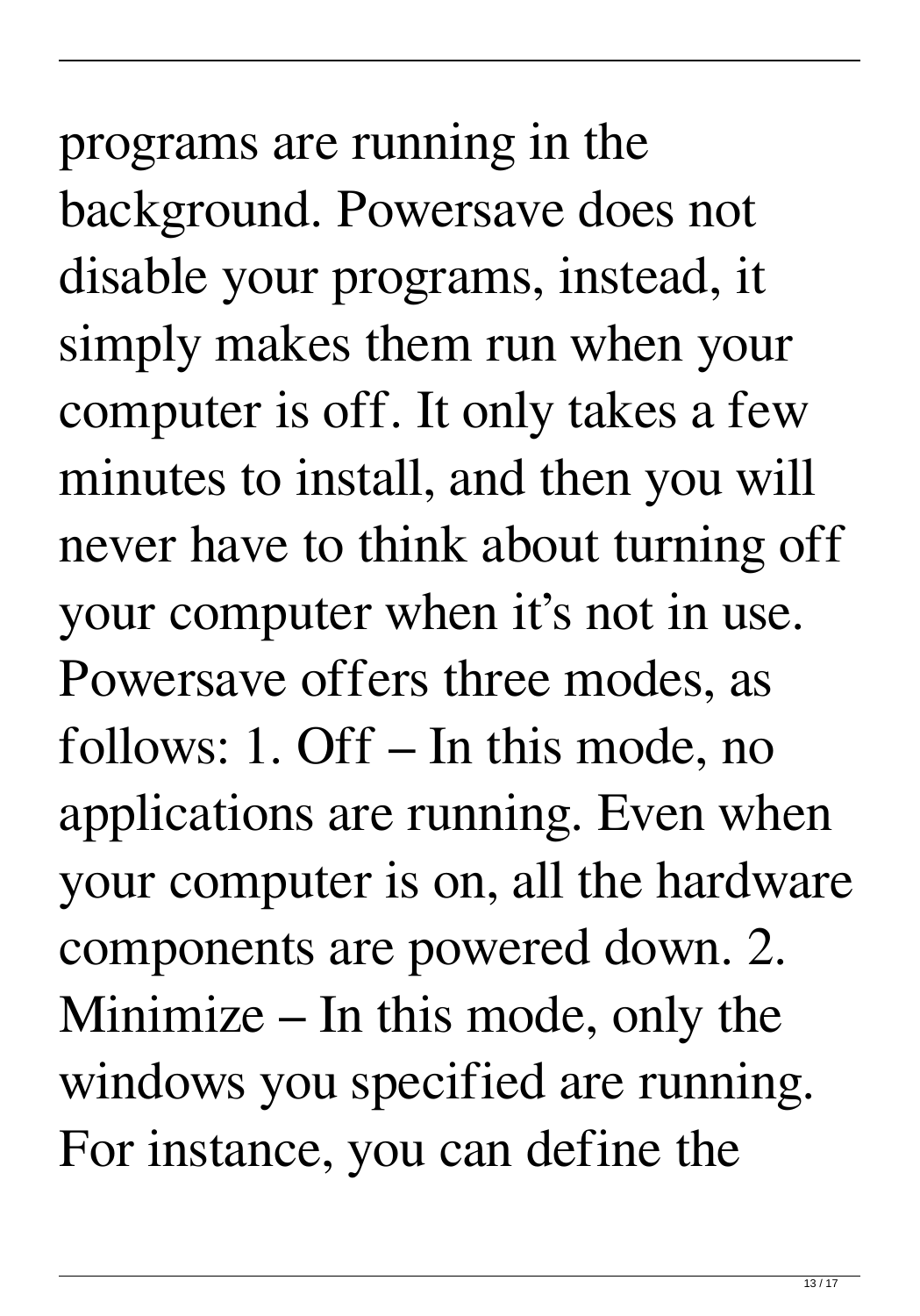minimum power you want to save. 3. After being off – When your computer is turned off, your applications are shut down. Once the computer has been on for a while, it automatically starts your applications when you turn it back on. Powersave is configured via the Options menu. You can select the application to be shut down as soon as you switch off your computer. You can choose whether your application should be immediately started or whether it should be started at the next boot. You can also set a timer to start your applications, as well as a delay before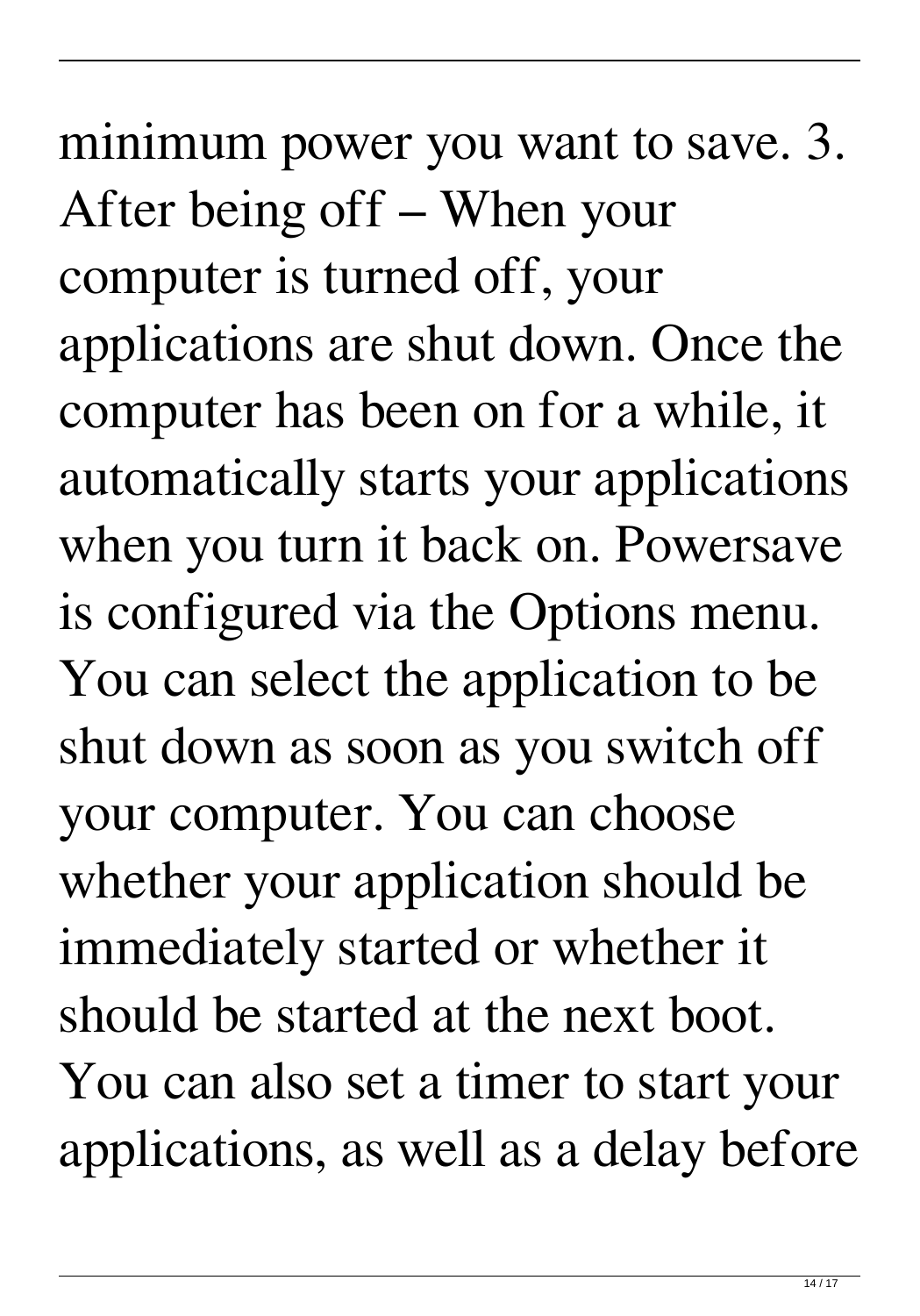## starting them. When your computer is switched on, you will immediately see a list of your programs. You can then click

**What's New in the Trans-XP?**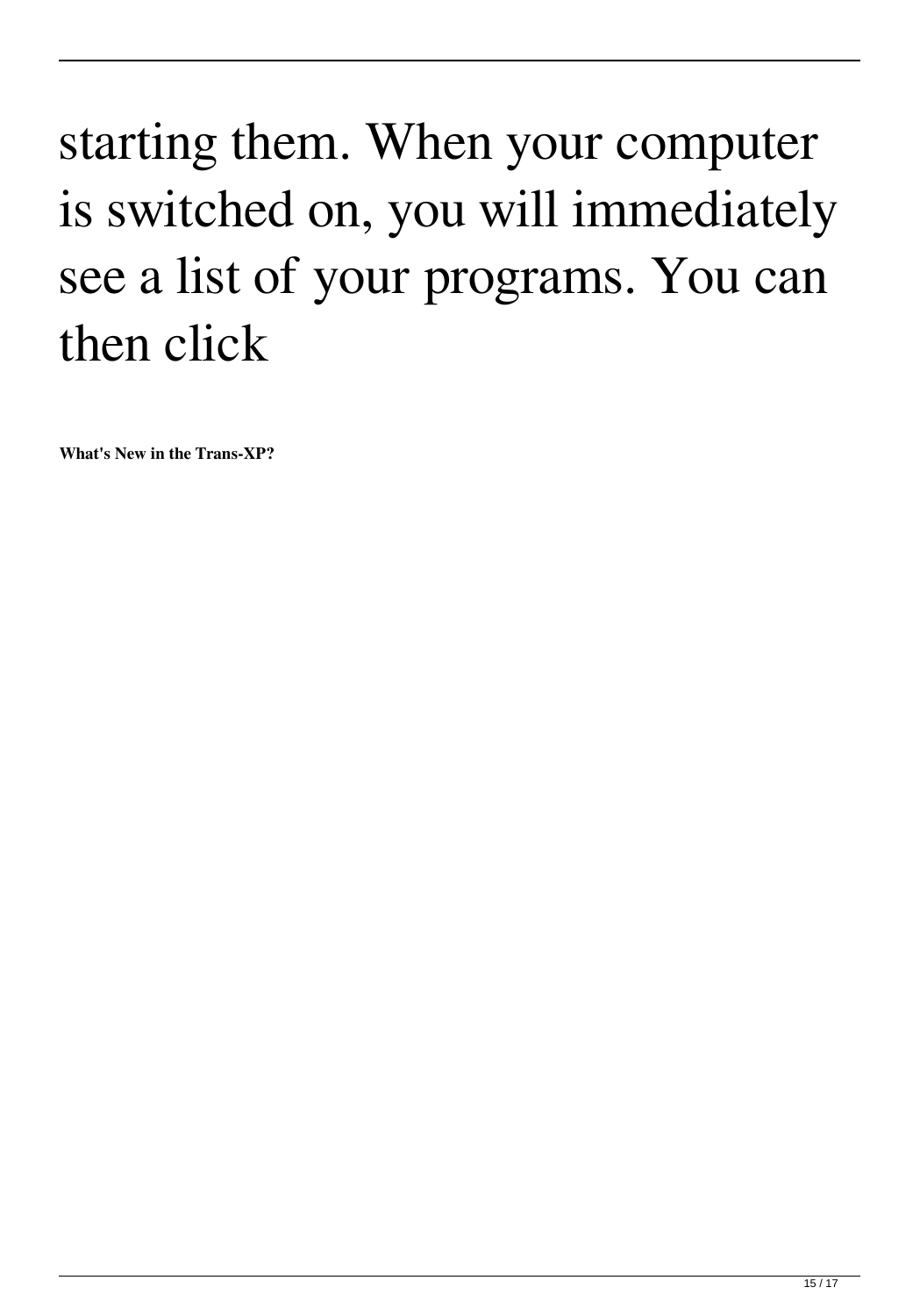Minimum Specifications: Operating System: Windows XP, Vista, 7, 8, 8.1, 10 Processor: Dual core 1.6 GHz Memory: 2 GB RAM Hard Disk Space: 500 MB Graphics: DirectX 9.0 or higher Sound Card: DirectX 9.0 compatible sound card (optional) DirectX: Version 9.0c Display: 1280×1024 resolution with 16-bit colors, 1024×768 with 16-bit colors, 800×600 with 16-bit colors, 640×

[https://lobenicare.com/wp-content/uploads/2022/06/The\\_GodFather.pdf](https://lobenicare.com/wp-content/uploads/2022/06/The_GodFather.pdf) [https://l1.intimlobnja.ru/wp-content/uploads/2022/06/paperless\\_printer.pdf](https://l1.intimlobnja.ru/wp-content/uploads/2022/06/paperless_printer.pdf) <https://tejarahworld.com/wp-content/uploads/2022/06/devymol.pdf> <https://prelifestyles.com/wp-content/uploads/2022/06/VSee.pdf> <https://www.cateringguiden.no/wp-content/uploads/2022/06/valemeg.pdf> <https://trefleassurances.fr/wp-content/uploads/2022/06/flahami.pdf> <https://www.repaintitalia.it/wp-content/uploads/2022/06/bertam.pdf> <https://question2answers.com/wp-content/uploads/2022/06/egbudarl.pdf> <https://www.ibjf.at/wp-content/uploads/2022/06/Notepad.pdf>